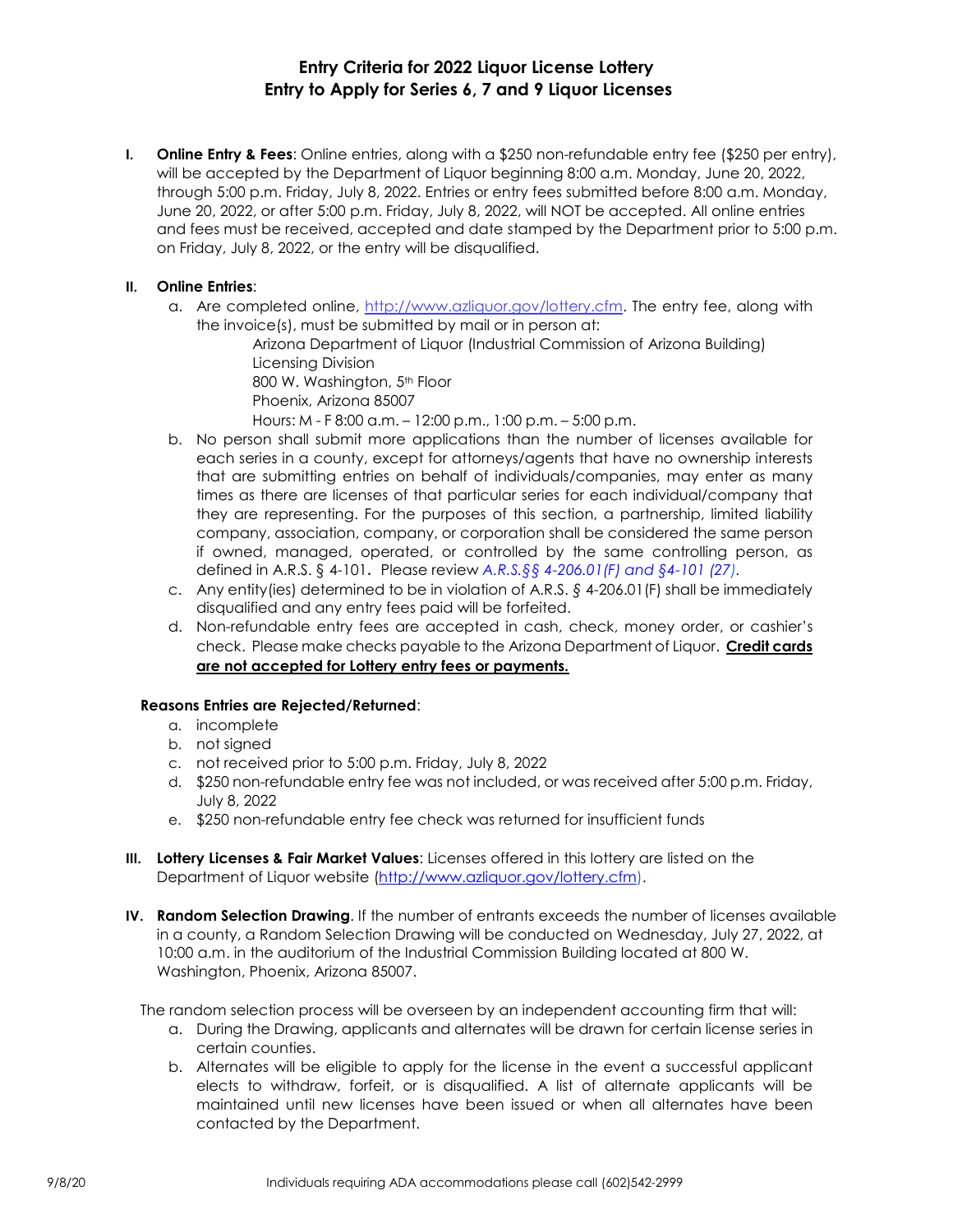- c. Applicants and alternates named in the random selection drawing will be posted within 24 hours of the Drawing on the Arizona Department of Liquor Licenses and Control website (http://www.azliquor.gov/lottery.cfm.
- **V. Applicants Selected in the Drawing**: Upon completion of the Random Selection Drawing, selected applicants will be notified via email to the email address provided on the online entry. Selected applicants will have two (2) weeks to accept or withdraw from the offered license, or they will automatically be withdrawn. Upon receipt of a completed application, questionnaire, fingerprint card, and fees the Dept. of Liquor will begin the application process. In addition to the state forms and fees, the local government may have their own application and fees.

**Alternate Applicants**: Upon disqualification, withdrawal or forfeiture of an applicant selected in the Drawing, the option to apply for the license immediately goes to the alternate. The alternate will be notified via email to the email address provided on the online entry. Alternates will have two (2) weeks to accept or withdraw from the offered license, or they will automatically be withdrawn. This process will be repeated until an alternate is found who wishes to apply, or when all alternates have been contacted by the Department.

## **VI. Disqualification, Withdrawal and Forfeiture**:

**Disqualification:** Applicants will be required to meet the qualifications of licensure before obtaining the license (*A.R.S. §4-202 and §4-203*). When an applicant doesn't meet the qualifications, they are disqualified. Fees identified as "non-refundable" will not be returned.

**Withdrawal**: An applicant may withdraw at any time. Without exception, fees identified as "nonrefundable" will not be returned.

**Forfeiture**: There are several ways to forfeit a lottery license. Here are some examples:

1. Without exception, when an entrant or applicant fails to pay fees in the manner and by the due dates described on this form, they forfeit the opportunity to apply, and any previously paid fees identified as "non-refundable" will not be returned.

2. Without exception, when an entrant fails to establish a physical location, and apply with the Department for the licensed business by Monday, July 28, 2025, they forfeit the opportunity to apply. Without exception, fees identified as "non-refundable" will not be returned.

#### **VII. Fees:**

**Non-refundable Fifty Percent (50%) Deposit: The non-refundable deposit of fifty percent (50%) of the fair market value** of the license shall be paid (certified funds only) to the Department of Liquor before 5:00 p.m. Wednesday, November 9, 2022, except alternate applicants that are notified after October 12, 2022 shall be given 28 days from the date of notification. Without exception, failure to submit payment will result in automatic forfeiture, and any previously paid fees identified as "non-refundable" will not be returned.

**Non-refundable Final Payment:** The balance of the fair market value will be paid (certified funds only) by the earlier of 1) 5:00 p.m. Monday, May 8, 2023 (Exception: Alternate applicant's whose initial deposit due date has been adjusted, the final payment due date will be adjusted accordingly) 2) within 105 days of submitting the application or 3) within 5 business days after the Dept. of Liquor notified the applicant that the license is ready for issuance). Without exception, failure to submit payment will result in automatic forfeiture, and any previously paid fees identified as "non-refundable" will not be returned.

#### **VIII. Applications, Business Location Not Established:**

Entrants selected to apply for a 2022 lottery license must establish a business location and submit a completed application no later than Monday, July 28, 2025. Without exception, failure to do so will result in forfeiture of the lottery license and any previously submitted fees.